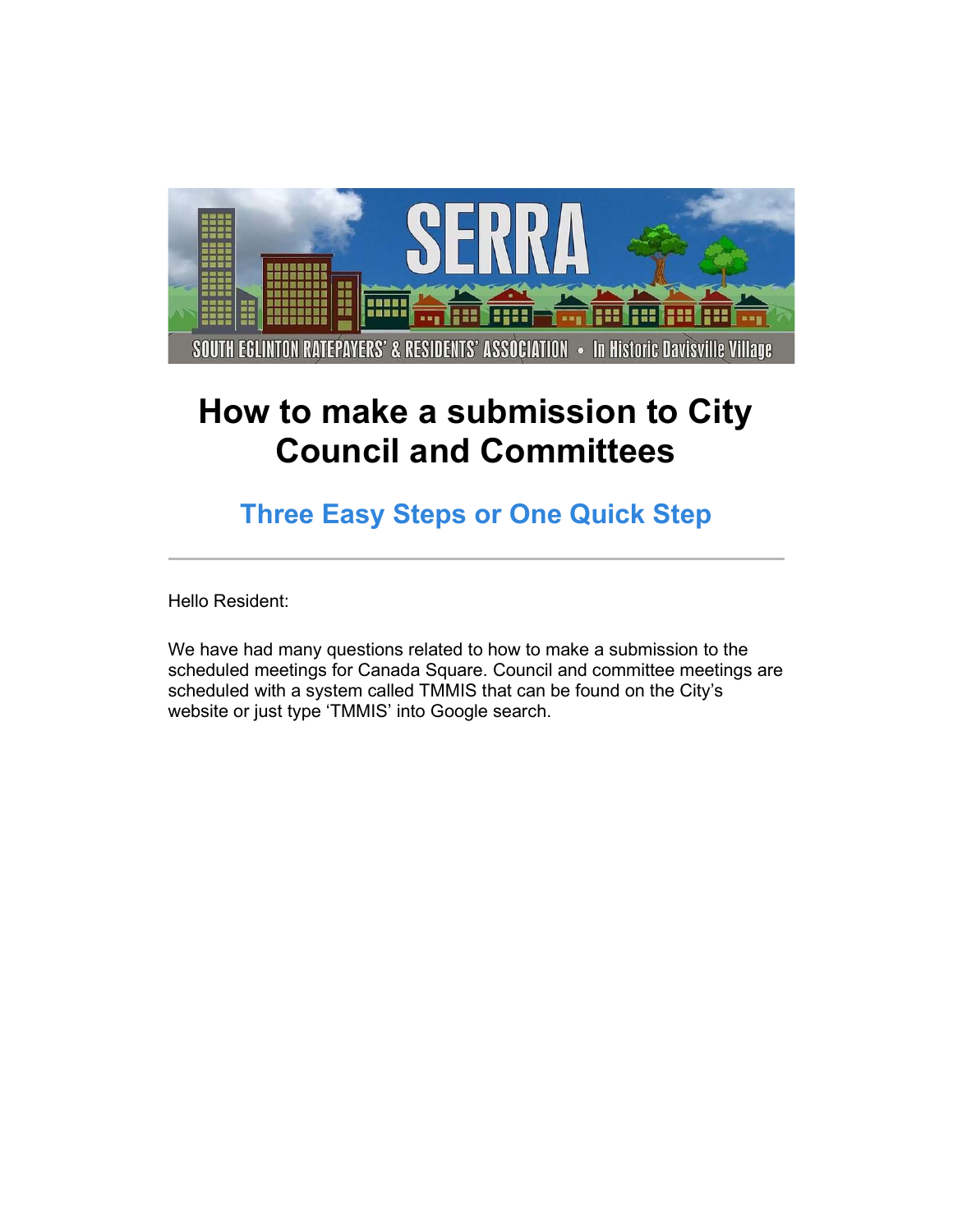## 1. Finding a Scheduled Meeting

Here is what the main TMMIS screen looks like.

| <b>M</b> TORONTO | Services &<br>Payments                                                                                                                                                                                            | Community &<br>People | <b>Business &amp;</b><br>Economy | Explore &<br>Enjoy | City<br>Government                                                                                                                   | <b>HELP</b> |
|------------------|-------------------------------------------------------------------------------------------------------------------------------------------------------------------------------------------------------------------|-----------------------|----------------------------------|--------------------|--------------------------------------------------------------------------------------------------------------------------------------|-------------|
|                  | Toronto City Council and Committees                                                                                                                                                                               |                       |                                  |                    |                                                                                                                                      |             |
| Home             | <b>Meeting Schedule</b>                                                                                                                                                                                           | Committees            | <b>Search Items</b>              |                    |                                                                                                                                      | $\alpha$    |
|                  | Welcome to the website for Meetings, Agendas and Minutes<br>Welcome to Toronto's legislative website that is used to manage meetings, agendas and<br>minutes for City Council, Committees and Community Councils. |                       |                                  |                    | Schedule of Meetings                                                                                                                 |             |
|                  | <b>Registry of Declared Interests</b><br>Browse or search the record of interests declared by Members of Council and local boards-<br>under the Municipal Conflict of Interest Act.                               |                       |                                  |                    |                                                                                                                                      |             |
| 01               | Subscribe to Council and Committee e-updates<br>You can subscribe to announcements about agendas and minutes as well as meeting<br>schedule changes.                                                              |                       |                                  |                    | <b>Upcoming Meetings</b><br>2021-06-22 - Etobicoke York Community                                                                    |             |
|                  | Watch Toronto City Council Live on YouTube<br>We are livestreaming many City Council and Committee meetings.                                                                                                      |                       |                                  |                    | Council - Meeting 25<br>· 2021-06-22 - Lesbian, Gay Bisexual,<br>Transpender, Queer and Two-Spirit<br>Advisory Committee - Meeting 2 |             |

You can find a scheduled meeting using the calendar on the right side or using the search items screen. The calendar is usually the quickest method.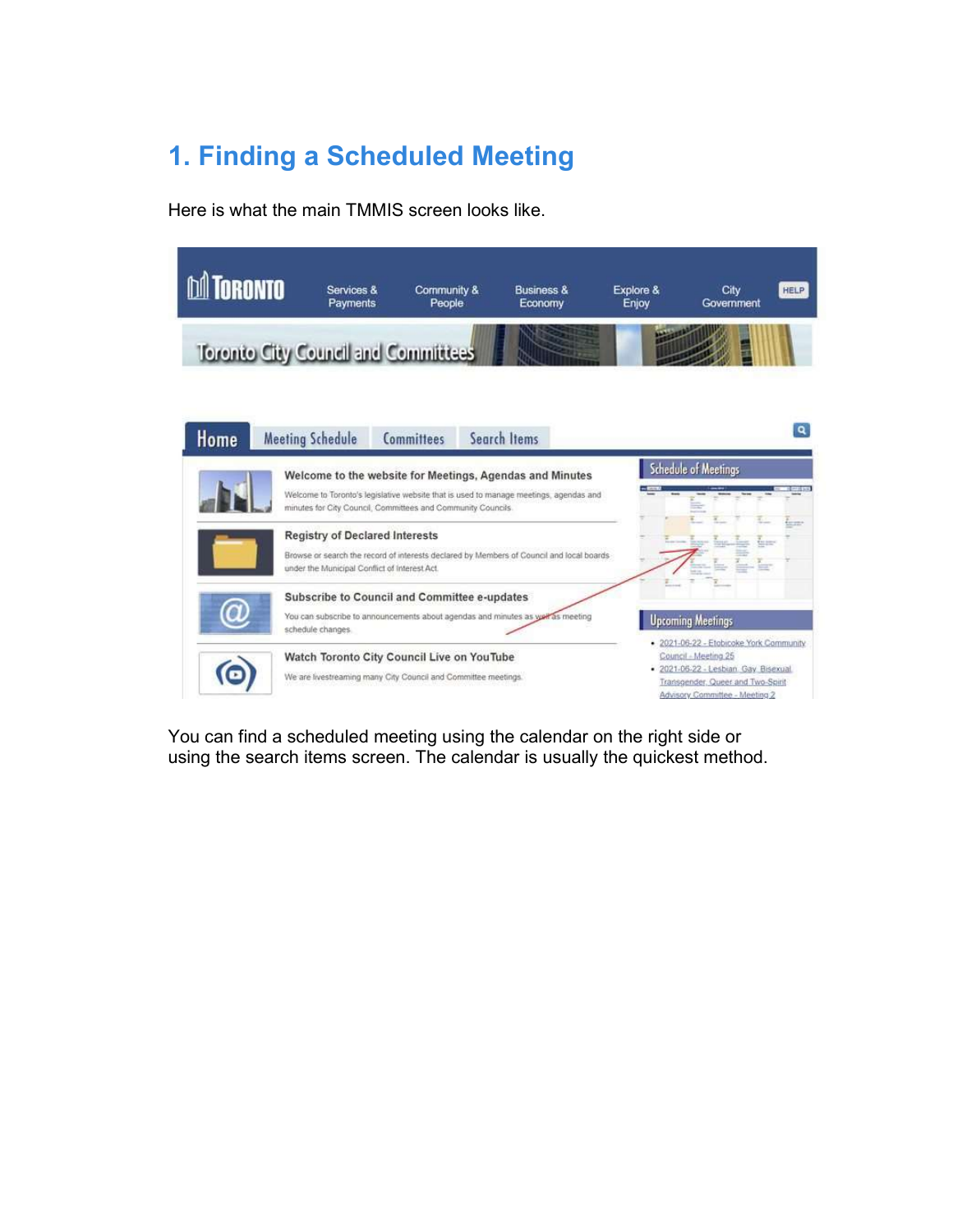## 2. Finding an Agenda Item

Once you find the scheduled meeting, the agenda will show all of the agenda items. The Canada Square item is PH25.7

#### **Planning and Housing Committee**

| <b>Video Conference</b> |                                                                                                                                                                                                      |  |  |  |  | Agenda Published |
|-------------------------|------------------------------------------------------------------------------------------------------------------------------------------------------------------------------------------------------|--|--|--|--|------------------|
| Agenda                  | Neeting Monitor <b>Department List</b> Map <b>C</b> Select Items <b>T</b> Filter Items                                                                                                               |  |  |  |  |                  |
| Bookmark                |                                                                                                                                                                                                      |  |  |  |  |                  |
| PH25.1                  | (9:30 AM) Technical Amendments to Zoning By-law 569-2013 and<br>Former City of North York Zoning By-law 7625 relating to 32x and 34<br>Woolton Crescent (Ward 5 - Statutory: Planning Act, RSO 1990) |  |  |  |  |                  |
| PH25.2                  | (9:30 AM) Housing Now - Bloor-Kipling (Six Points) Block Context Plan<br>and Blocks 1, 2 and 5 City-Initiated Zoning By-law Amendment - Final<br>Report (Ward 3 - Statutory: Planning Act, RSO 1990) |  |  |  |  |                  |
| PH25.3                  | (9:30 AM) Housing Now - 405 Sherbourne Street - Zoning Amendment -<br>Final Report (Ward 13 - Statutory: Planning Act, RSO 1990)                                                                     |  |  |  |  |                  |
| PH25.4                  | Alterations to a Heritage Property Designated under Part V of the<br>Ontario Heritage Act - 405 Sherbourne Street (Ward 13)                                                                          |  |  |  |  |                  |
| PH25.5                  | (10:30 AM) Zoning Conformity for Official Plan Employment Areas -<br>Phase 1 Final Report and Phase 2 Update (Ward All - Statutory:<br>Planning Act, RSO 1990)                                       |  |  |  |  |                  |
| PH25.6                  | 2180-2210 Yonge Street, 15 Eglinton Avenue West, and 20 and 46<br>Berwick Avenue Zoning Amendment Application - Preliminary Report<br>(Ward 12)                                                      |  |  |  |  |                  |
| PH25.7                  | The Future of Yonge and Eglinton's Canada Square: Supporting<br>Midtown Existing and Future Residents' Quality of Life - Special Study<br>Area Report (Ward 8, 12, 15)                               |  |  |  |  |                  |
| PH25.8                  | Our Plan Toronto: Keele-St. Clair Local Area Study - Directions Report<br>(Ward 5, 9)                                                                                                                |  |  |  |  |                  |

Click on the underscored item number MM31.27 to go the item.

June 28, 2021 - 9:30 AM - Meeting 25 - Scheduled (Preview)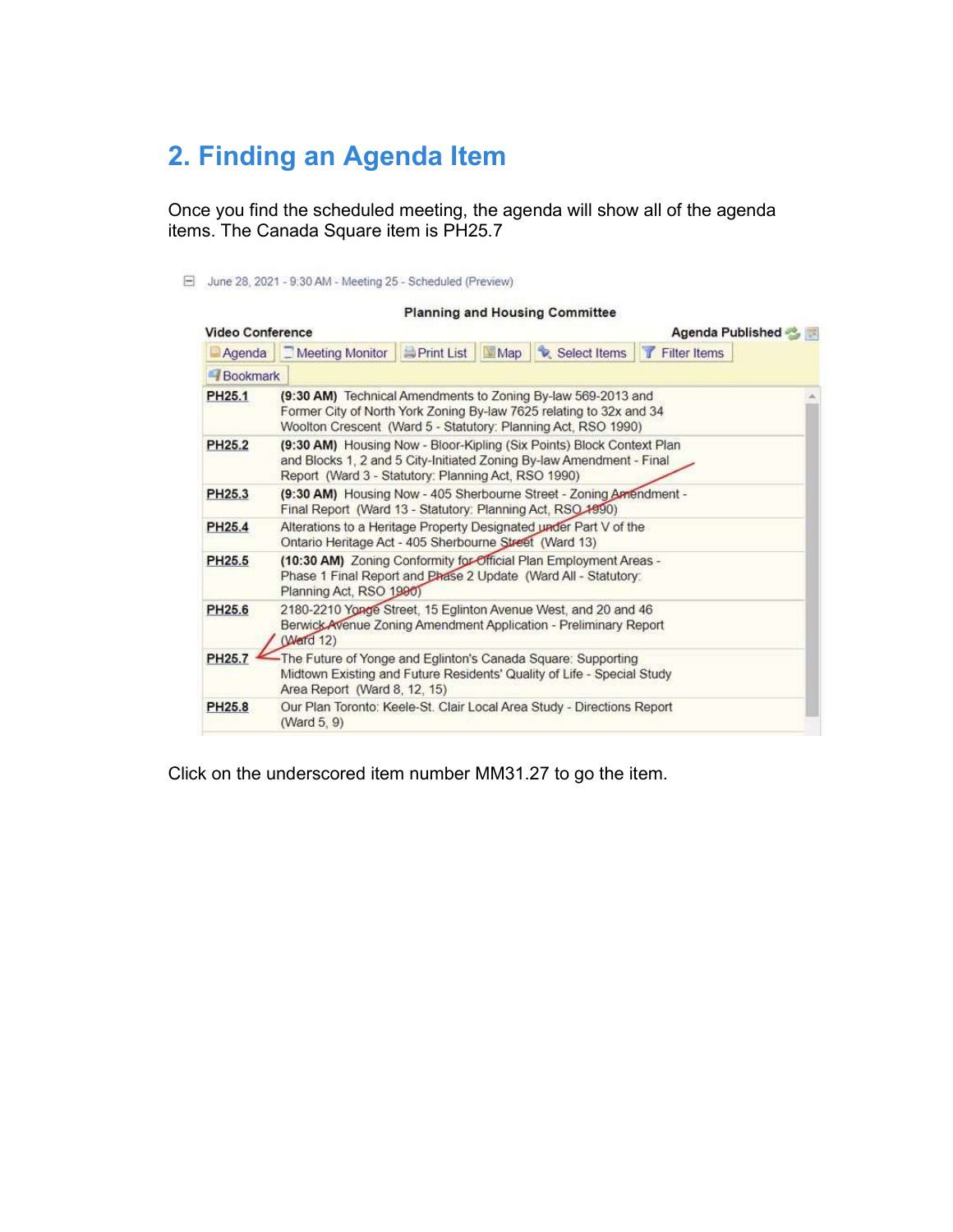### 3. Filing a submission for an Item

When you open an item, you will seen a menu bar at the top. Hit the 'Email item' to email a document or 'Submit comments' to send an email.



. This item will be considered by Planning and Housing Committee on June 28, 2021. It will be considered by City Council on July 14, 2021, subject to the actions of the Planning and Housing Committee.

#### **E** Planning and Housing Committee consideration on June 28, 2021

| <b>PH25.7</b> | <b>ACTION</b><br>and the company of the state of the company of the |  |  | Ward: 8, 12, 15 |
|---------------|---------------------------------------------------------------------|--|--|-----------------|
|---------------|---------------------------------------------------------------------|--|--|-----------------|

#### The Future of Yonge and Eglinton's Canada Square: Supporting Midtown Existing and Future Residents' Quality of Life - Special Study **Area Report**

#### Origin

(June 10, 2021) Report from the Chief Planner and Executive Director, City Planning

#### **Recommendations**

The City Planning Division recommends that:

1. City Council request the Chief Planner and Executive Director, City Planning to consider the vision and priorities identified in Attachment 1 to this report, in the review of the Zoning Bylaw Amendment application for the site at 2180-2210 Yonge Street, 15 Eglinton Avenue West, and 20 and 46 Berwick Avenue, and apply them to the extent the priorities are consistent with existing and emerging policy, and report back with a Final Report and a recommended Zoning By-law Amendment no later than the second quarter of 2022.

The red arrow shows the button to hit to send an email item to the phc@toronto.ca address. When you hit this button you will need to attach the document item to the email. The blue arrows shows the button to hit to send a simple email comment to the phc@toronto.ca address.